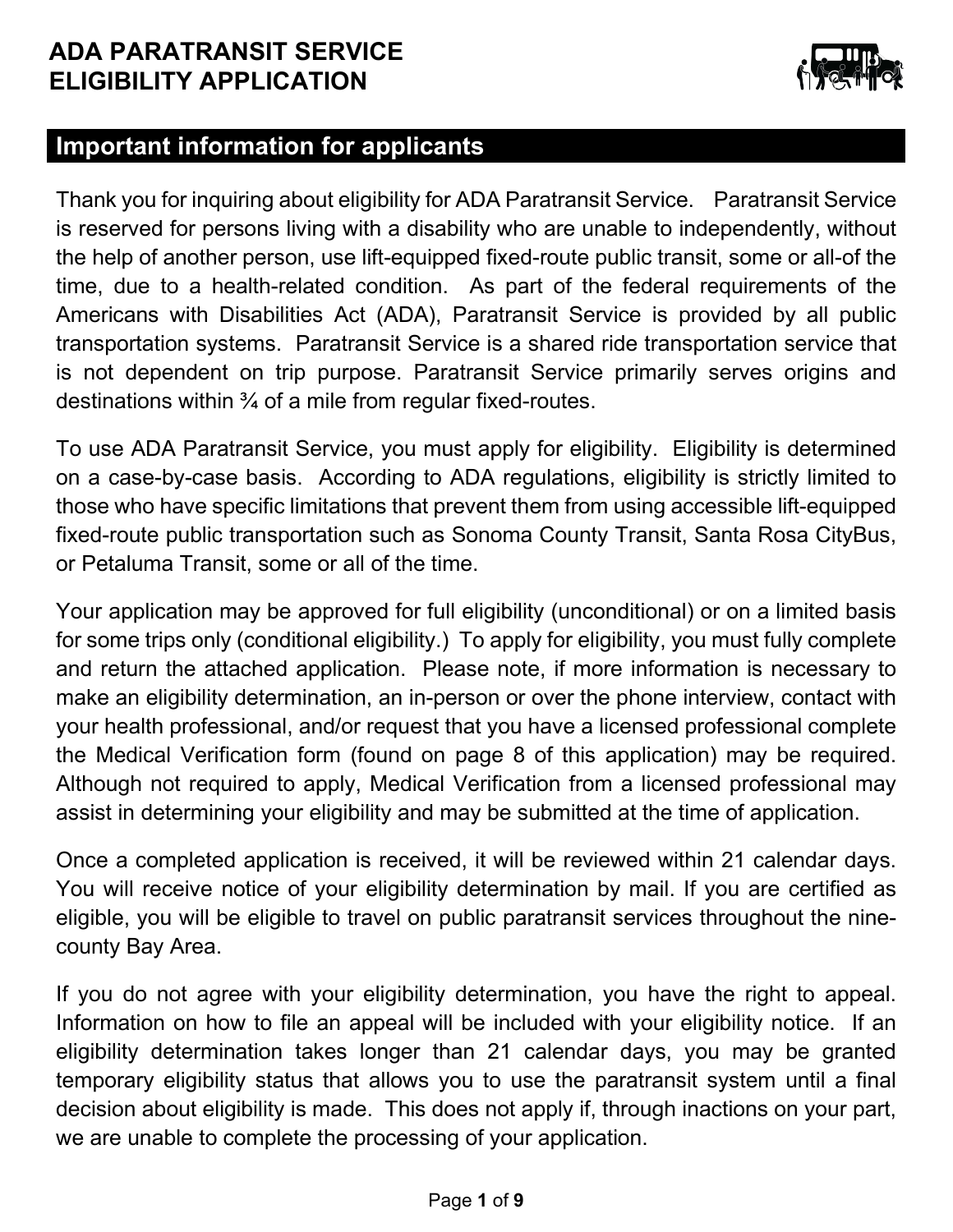

# **Instruction for applicants**

- 1. Complete all of the questions on the Paratransit Application that follow this page.
- 2. Please print or type full responses to all of the questions. **Only complete applications will be processed.** If your application is not complete you will be notified.
- 3. You must provide two signatures on page 7 to complete the application:
	- Applicant Certification
	- Authorization to Release Information
- 4. Return the completed application to the appropriate transit agency based on your service address. Completed applications can be sent via:
	- mail
	- email
- 5. Please note, more information may be required to determine eligibility and you may be asked to
	- attend an in-person functional assessment or over the telephone interview
	- provide a Medical Verification form completed by a licensed professional. If you believe this form will help us determine your eligibility you may submit it with your completed application.

| Return the completed application to                                                                                                             |                                                                                                                         |                                                                                                |  |  |
|-------------------------------------------------------------------------------------------------------------------------------------------------|-------------------------------------------------------------------------------------------------------------------------|------------------------------------------------------------------------------------------------|--|--|
| <b>Santa Rosa</b><br><b>Residents</b>                                                                                                           | <b>All other</b><br><b>Petaluma</b><br><b>Sonoma County</b><br><b>Residents</b><br><b>Residents</b>                     |                                                                                                |  |  |
| <b>By Mail</b><br><b>Santa Rosa CityBus</b><br><b>Paratransit</b><br>Attn: Paratransit Eligibility<br>45 Stony Pont Rd.<br>Santa Rosa, CA 95401 | <b>By Mail</b><br><b>Petaluma Transit</b><br>Attn: Paratransit Eligibility<br>555 N McDowell Blyd<br>Petaluma, CA 94954 | <b>By Mail</b><br><b>Sonoma County Transit</b><br>355 West Robles Ave.<br>Santa Rosa, CA 95407 |  |  |
| <b>By Email</b><br><b>Subject: Eligibility</b><br>paratransit@srcity.org                                                                        | <b>By Email</b><br><b>Subject: Eligibility</b><br>petpara@cityofpetaluma.org                                            | <b>By Email</b><br><b>Subject: Eligibility</b><br>paratransit@sctransit.com                    |  |  |
|                                                                                                                                                 |                                                                                                                         | For assistance with this application or for a copy in another accessible format call           |  |  |
| 707-541-7180                                                                                                                                    | 707-778-4540                                                                                                            | 707-585-7516                                                                                   |  |  |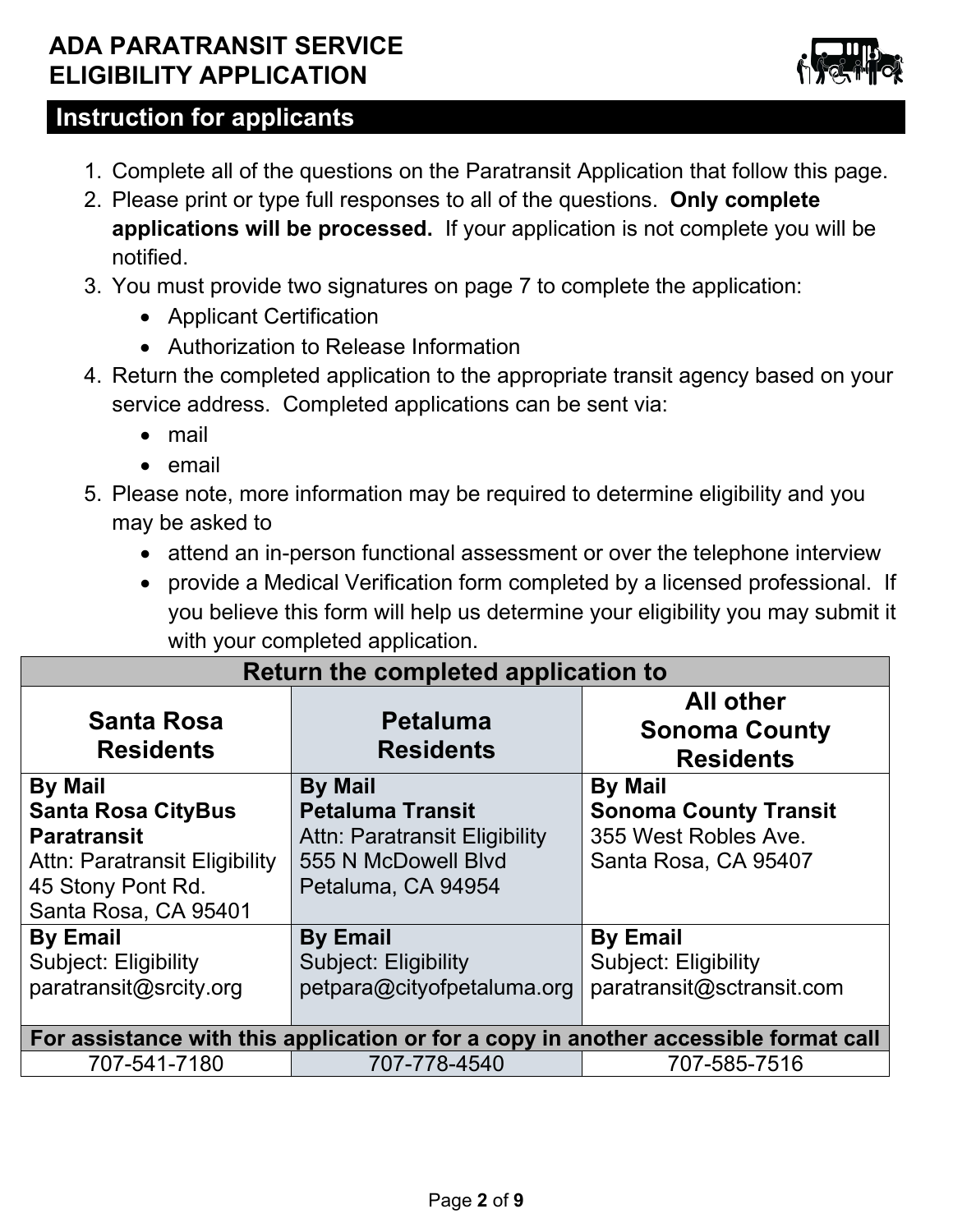

# **Instructions for applicants**

Please complete **all** sections of this form. Incomplete applications will be returned. The information provided will help determine what type of transportation service is right for you. All information will remain confidential.

| <b>Applicant Information (Please print or type)</b>                                                            |                                                                                  |
|----------------------------------------------------------------------------------------------------------------|----------------------------------------------------------------------------------|
| New Application   Recertification (Existing Rider ID #____                                                     |                                                                                  |
|                                                                                                                |                                                                                  |
| Birthdate: _____ / _____ / _____                                                                               | Female<br>Male                                                                   |
| <b>Primary Language:</b> $\Box$ English                                                                        | $\Box$ Spanish<br>Other (specify) ____________                                   |
|                                                                                                                |                                                                                  |
|                                                                                                                | ZIP: ________________                                                            |
| Mailing Address (if different):                                                                                | Apt. #: ________________<br><u> 1989 - Johann Barbara, martxa a</u>              |
|                                                                                                                |                                                                                  |
|                                                                                                                |                                                                                  |
| Evening Phone: (_____) _______________                                                                         | Cell Phone:(_____) _____________                                                 |
|                                                                                                                |                                                                                  |
| Please send me written information in an alternate format (select below if applicable)                         |                                                                                  |
|                                                                                                                | Large Print     Audio tape     Braille     Digital     Other______               |
| In case of emergency, whom should we contact (LOCAL preferred)?                                                |                                                                                  |
|                                                                                                                | Day Phone: (_____) ____________                                                  |
| Relationship:                                                                                                  | Eve. Phone: ( )                                                                  |
|                                                                                                                | Person completing application if not the applicant.                              |
|                                                                                                                |                                                                                  |
|                                                                                                                | Signature: ___________________________________ Date:____________________________ |
| Daytime Phone: (Comparison Library Comparison Library Comparison Library Comparison Library Comparison Library |                                                                                  |
| Should this person be contacted if additional information is needed? $\Box$<br>Page 3 of 9                     | No<br>Yes                                                                        |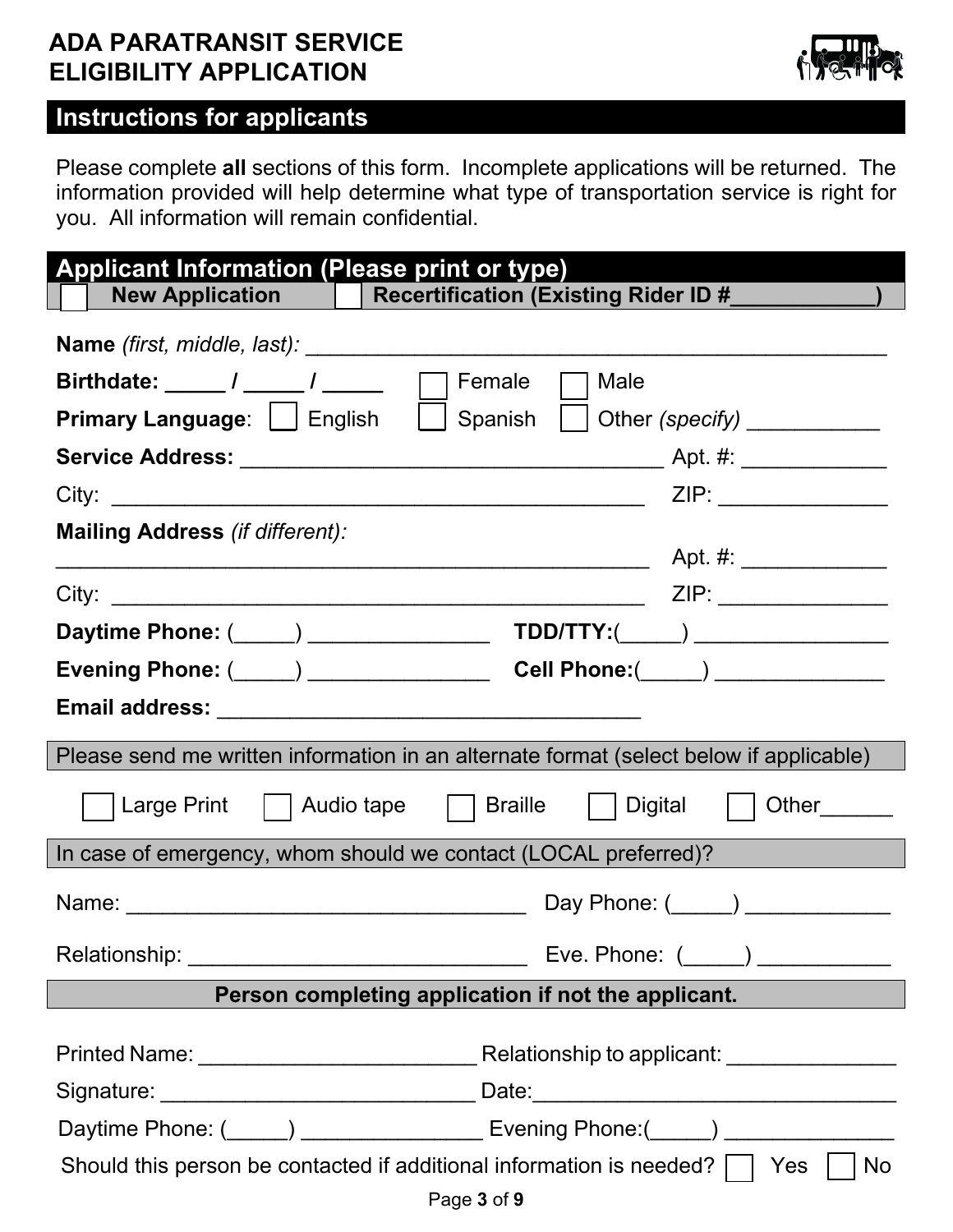

Please answer the following questions in detail – your specific answers will help us in determining your eligibility.

## **Tell Us About Your Disability / Health-Related Condition**

1. Do you have a disability that, some or all of the time, **prevents** you from independently using public transit (fixed-route bus)?

| $\circ$ Fixed-route bus service is a public transit service using buses to |  |  |  |
|----------------------------------------------------------------------------|--|--|--|
| provide transportation along a designated route that stops at bus stops    |  |  |  |
| following a pre-determined timetable. Fixed-route bus service in           |  |  |  |
| Sonoma County is operated by Santa Rosa CityBus, Petaluma Transit,         |  |  |  |
| and Sonoma County Transit.                                                 |  |  |  |



**If yes**, please describe **HOW** your condition prevents you from using a fixed-route bus (**response required**).

\_\_\_\_\_\_\_\_\_\_\_\_\_\_\_\_\_\_\_\_\_\_\_\_\_\_\_\_\_\_\_\_\_\_\_\_\_\_\_\_\_\_\_\_\_\_\_\_\_\_\_\_\_\_\_\_\_\_\_\_\_\_\_\_\_

| 2. | all of the time?                                    |                                                        | What types of disabilities cause you to be unable to use fixed-route buses some or |
|----|-----------------------------------------------------|--------------------------------------------------------|------------------------------------------------------------------------------------|
|    | <b>Physical disability</b><br><b>Recent surgery</b> | Developmental disability<br><b>Visual impairment</b>   | ]Mental illness<br>Other:                                                          |
| 3. | Are the conditions you described:                   |                                                        |                                                                                    |
|    | Permanent                                           | <b>Temporary</b>                                       | Don't know                                                                         |
|    |                                                     | If temporary, how long do you expect this to continue? |                                                                                    |

4. Paratransit operators are unable to perform the duties of a Personal Care Attendant (PCA). Will you need to travel with a PCA or someone to assist you when you use paratransit?

Always **Sometimes** Never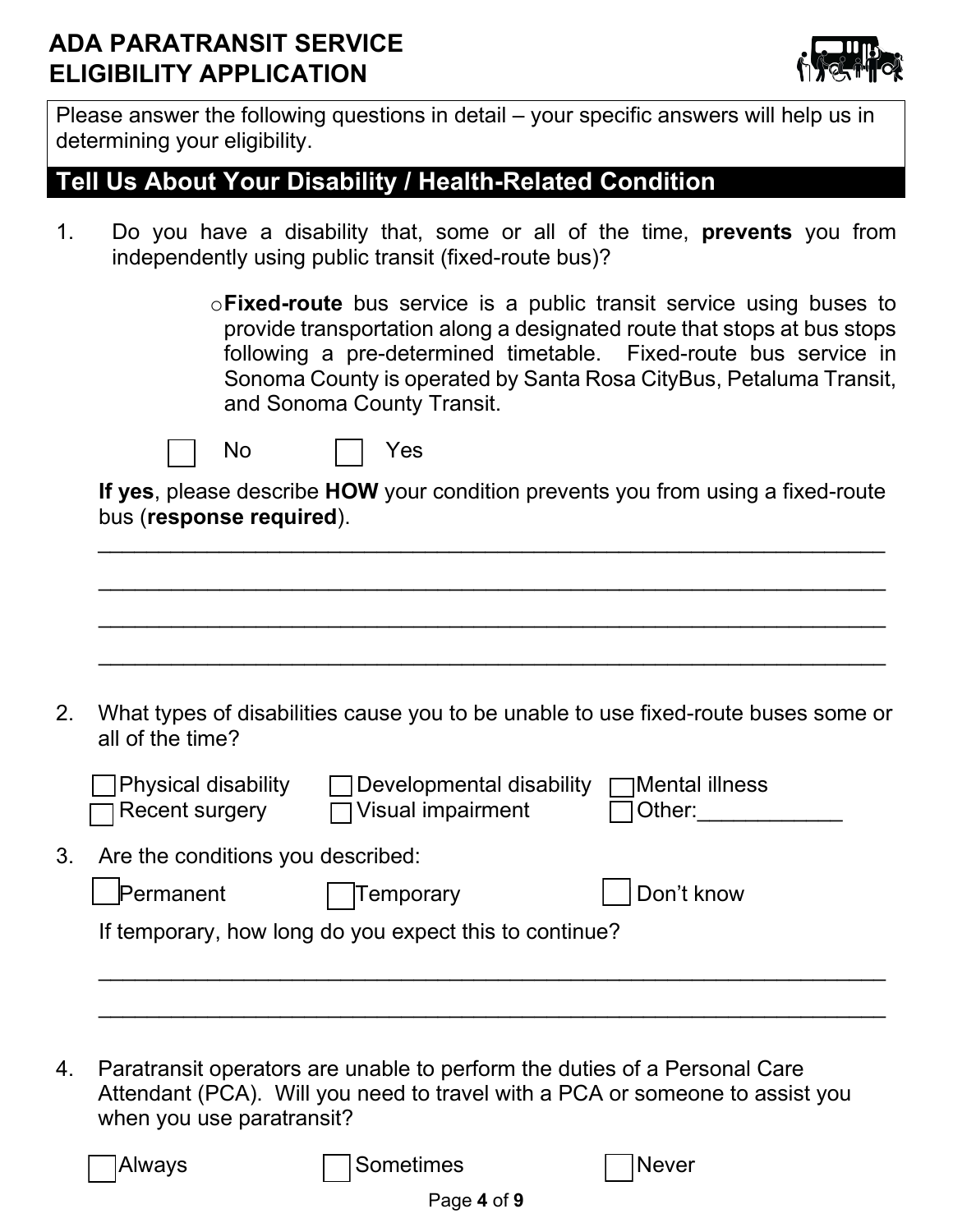

# **Using fixed-route buses**

| 5. | Sometimes<br>Do you currently use fixed-route bus service?<br>$\overline{\mathsf{No}}$<br>Yes                                    |
|----|----------------------------------------------------------------------------------------------------------------------------------|
| 6. | When was the last time you used fixed-route bus service by yourself?                                                             |
|    | I have never ridden fixed-route bus service.                                                                                     |
| 7. | Have you ever had training on how to use fixed-route bus service?                                                                |
|    | <b>No</b><br>Yes                                                                                                                 |
| 8. | Are you interested in receiving travel training?<br>Yes<br>$\mathbb N$ o                                                         |
| 9. | Are you able to wait at a bus stop for a fixed-route bus?                                                                        |
|    | Yes<br>Only if there is a bench or shelter<br>No more than 15 minutes<br>No<br>Sometimes. Description required:                  |
|    | 10. How far can you travel independently to a bus stop?                                                                          |
|    | Less than 1 block<br>1 block<br>2 blocks<br>3 or more blocks                                                                     |
|    | 11. Can you maintain balance, while seated, on a moving fixed-route bus?                                                         |
|    | Sometimes<br>Yes<br>No                                                                                                           |
|    | 12. How do you travel now? (Please check all that apply):                                                                        |
|    | Rail/Train<br>Drive myself<br><b>Buses</b><br> Paratransit<br>Uber/Lyft<br><b>Bicycle</b><br>Taxi<br>Someone drives me<br>Other: |

13. Please add any other information you would like us to know about your abilities:

\_\_\_\_\_\_\_\_\_\_\_\_\_\_\_\_\_\_\_\_\_\_\_\_\_\_\_\_\_\_\_\_\_\_\_\_\_\_\_\_\_\_\_\_\_\_\_\_\_\_\_\_\_\_\_\_\_\_\_\_\_\_\_\_\_

 $\overline{\phantom{a}}$  , and the contribution of the contribution of the contribution of the contribution of the contribution of the contribution of the contribution of the contribution of the contribution of the contribution of the

 $\overline{\phantom{a}}$  , and the contribution of the contribution of the contribution of the contribution of the contribution of the contribution of the contribution of the contribution of the contribution of the contribution of the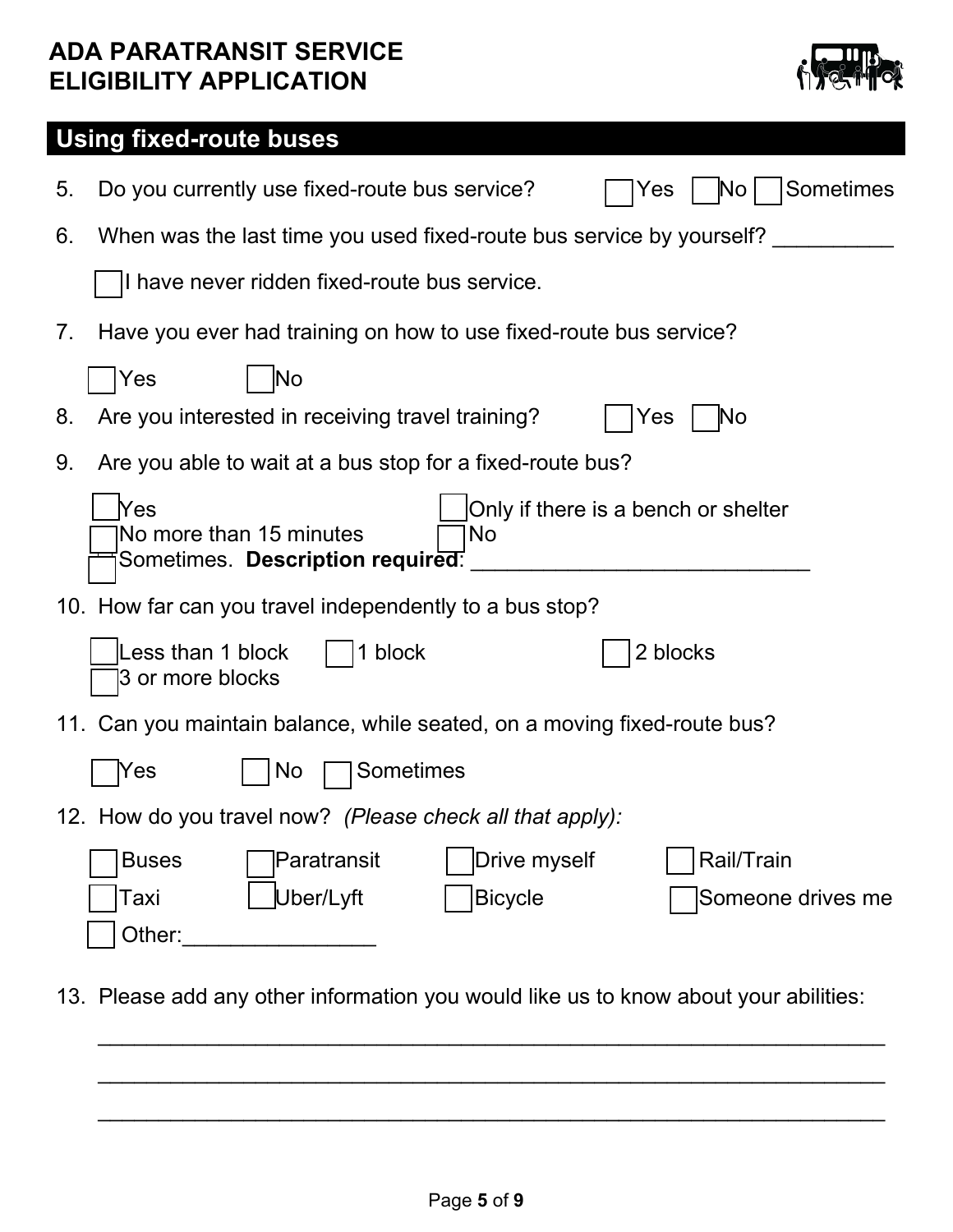

| 14. What best describes your ability to use the fixed-route bus system independently?             |  |
|---------------------------------------------------------------------------------------------------|--|
| Check all that apply.                                                                             |  |
| The severity of my disability or health condition can change from day to day. I                   |  |
| can ride fixed-route buses when I am feeling well, but not at other times.                        |  |
|                                                                                                   |  |
| <b>Description required</b>                                                                       |  |
| $\vert\;\;\,\vert$ am unable to travel on the fixed-route buses during periods of darkness due to |  |
| my disability or health condition.                                                                |  |
| I can get to and from bus stops only if there are curb-cuts and level sidewalks.                  |  |

I have difficulty understanding or remembering all the things I would have to do

\_\_\_\_\_\_\_\_\_\_\_\_\_\_\_\_\_\_\_\_\_\_\_\_\_\_\_\_\_\_\_\_\_\_\_\_\_\_\_\_\_\_\_\_\_\_\_\_\_\_\_\_\_\_\_\_\_\_\_\_\_\_\_\_\_

\_\_\_\_\_\_\_\_\_\_\_\_\_\_\_\_\_\_\_\_\_\_\_\_\_\_\_\_\_\_\_\_\_\_\_\_\_\_\_\_\_\_\_\_\_\_\_\_\_\_\_\_\_\_\_\_\_\_\_\_\_\_\_\_\_

 $\overline{\phantom{a}}$  , and the contribution of the contribution of the contribution of the contribution of the contribution of the contribution of the contribution of the contribution of the contribution of the contribution of the

\_\_\_\_\_\_\_\_\_\_\_\_\_\_\_\_\_\_\_\_\_\_\_\_\_\_\_\_\_\_\_\_\_\_\_\_\_\_\_\_\_\_\_\_\_\_\_\_\_\_\_\_\_\_\_\_\_\_\_\_\_\_\_\_\_

 $\overline{\phantom{a}}$  , and the contribution of the contribution of the contribution of the contribution of the contribution of the contribution of the contribution of the contribution of the contribution of the contribution of the

\_\_\_\_\_\_\_\_\_\_\_\_\_\_\_\_\_\_\_\_\_\_\_\_\_\_\_\_\_\_\_\_\_\_\_\_\_\_\_\_\_\_\_\_\_\_\_\_\_\_\_\_\_\_\_\_\_\_\_\_\_\_\_\_\_

to use the fixed-route buses.

I can use fixed-route buses if it is a place I go to all of the time.

I am not really sure if I can use fixed-route buses by myself.

I am not able to use fixed-route buses by myself for other reasons:

#### Description required

# **Mobility aid and/or equipment information**

15. Which of these mobility aids do you currently use while traveling? **Please check all that apply to you.**



 $\sqrt{\frac{1}{100}}$  No mobility aid  $\sqrt{\frac{1}{100}}$  Powered Wheelchair  $\sqrt{\frac{1}{100}}$  Walker Bupport Cane Powered Scooter/cart Powell Walker with Seat White Cane Manual Wheelchair Portable Oxygen Leg Brace  $\Box$  Power Assist Wheelchair  $\Box$  Prosthesis Service Animal □ ○ Communication Board □ ○ Crutches

Speech Device  $\Box$  Other (please specify):

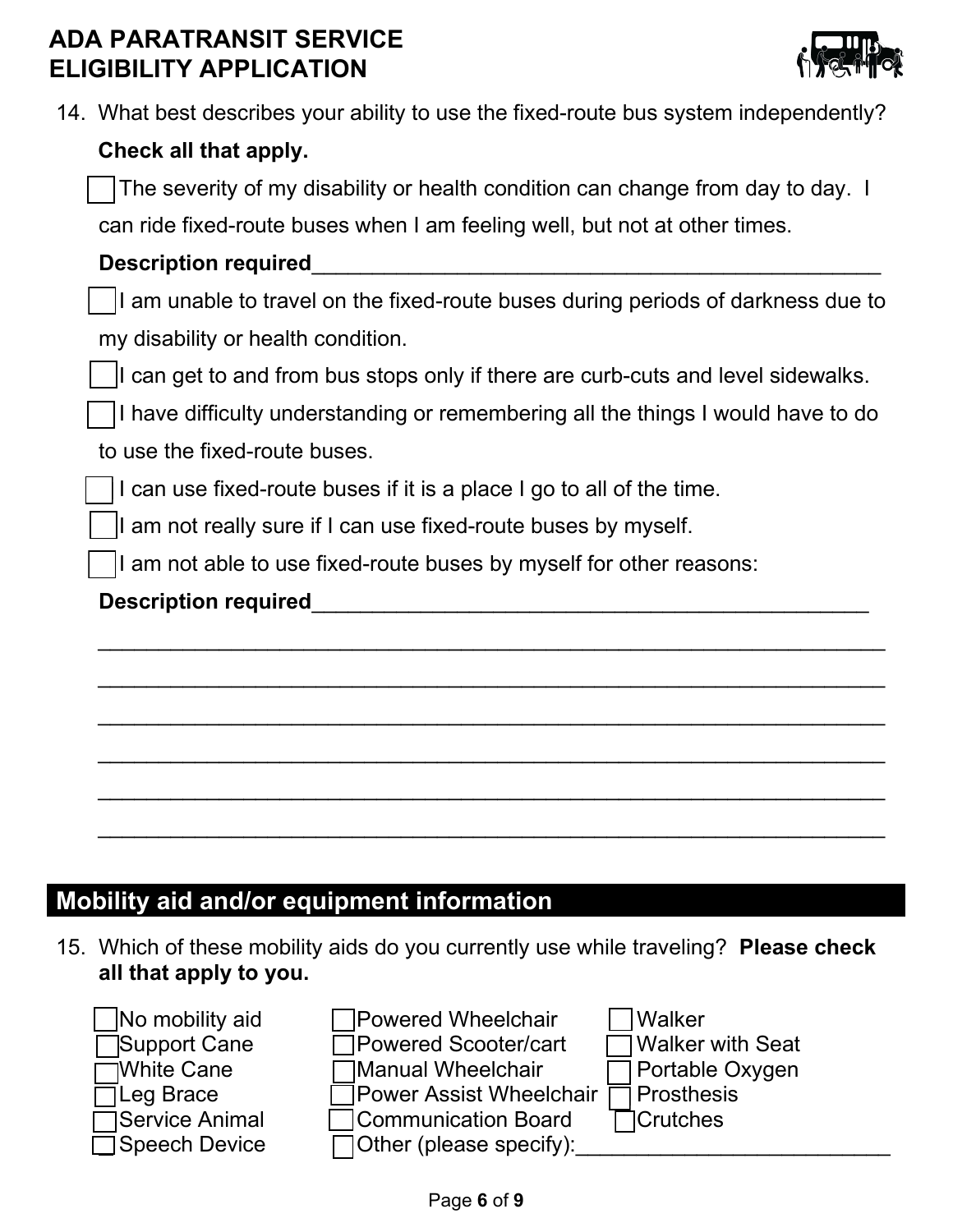

### **Applicant Certification**

**I certify** that the information in this application is **true and correct** to the best of my knowledge. The purpose of this application is to determine if I am eligible to use Paratransit Services. I understand that knowingly falsifying the information could result in loss of Paratransit Services or denial of Paratransit Services as well as penalty under the law. I understand all information will be kept confidential, and only information required to provide the services I request will be disclosed to those who perform the services.

I also understand that, at no expense to me, I may be required to participate in an inperson functional evaluation of my travel skills and agree to such a functional evaluation if one is necessary.

I understand it may be necessary to contact a professional familiar with my functional abilities to use public transit to assist in the determination of eligibility or have them complete a Medical Verification form.

I agree to notify my Paratransit Service provider if my condition changes, my mobility device has changed, or if I no longer need Paratransit Services.

| <b>Signature of Applicant or Guardian if Applicable</b> | Date |  |
|---------------------------------------------------------|------|--|

# **Authorization to Release Medical Information**

*(To be Completed by Applicant)*

**I hereby authorize** the following licensed professional (doctor, therapist, social worker, etc.) who can verify my disability or health-related condition to release this information to my local public transit agency. This information will be used only to verify my eligibility for Paratransit Services. I understand that I have the right to receive a copy of this authorization and that I may revoke it at any time.

| Professional who may release my medical information: |      |
|------------------------------------------------------|------|
| Name:                                                |      |
|                                                      |      |
|                                                      |      |
| Medical Record or ID#, if known:                     |      |
| Telephone:                                           | Fax: |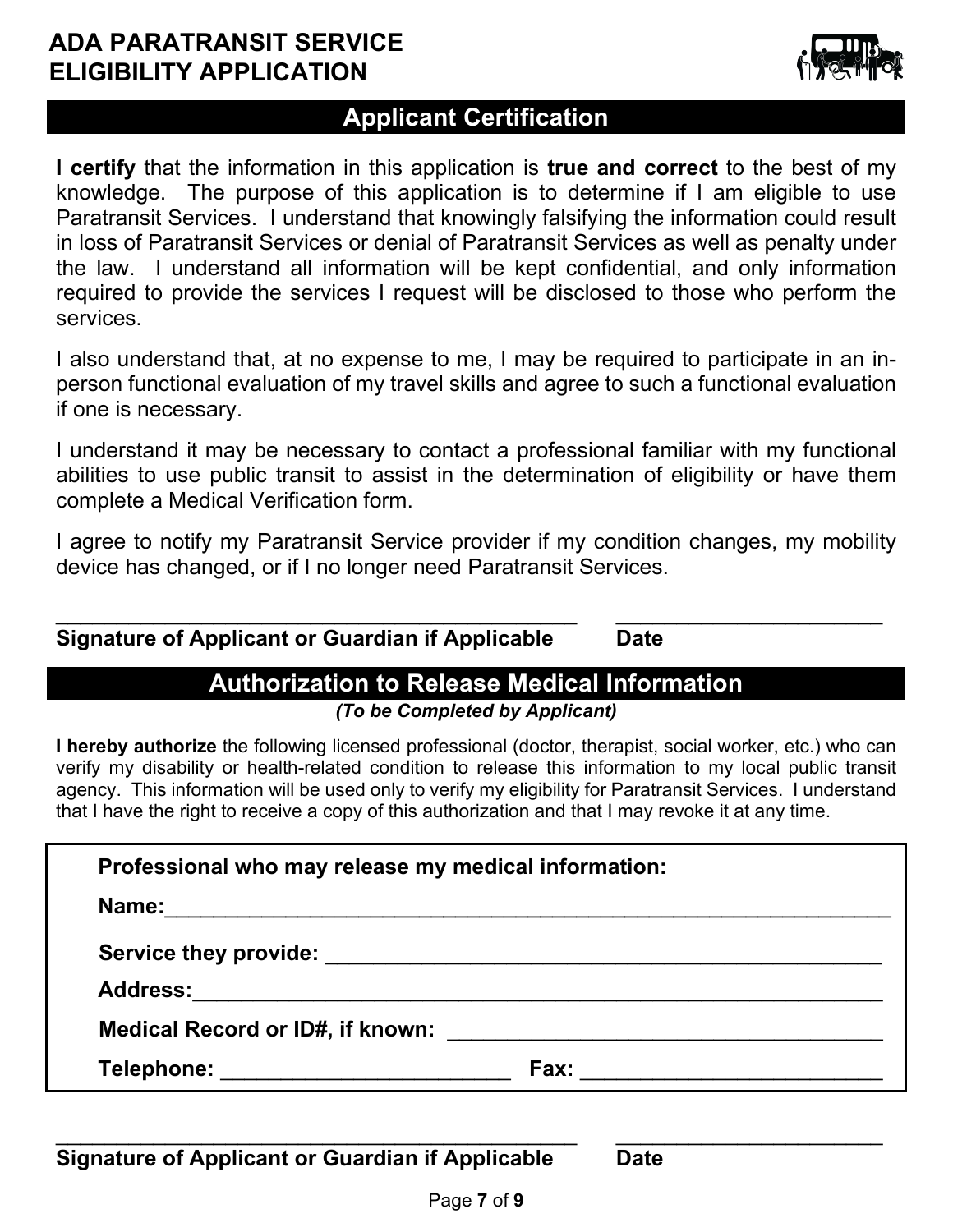

### **Medical Verification Form**

**To the applicant:** A Medical Verification Form is not required to apply for eligibility. However, we may request you submit Medical Verification after reviewing your completed application if more information is needed. Applicants may submit the Medical Verification form with their completed application to aid in determining eligibility.

#### **MUST BE COMPLETED BY A PROFESSIONAL, NOT THE APPLICANT**

#### **To the Professional:**

The ADA regulations state that persons are eligible for Paratransit Service if, because of a disability or medical condition, they are, sometimes or all of the time, physically or cognitively unable to (not discomforted by or find difficult) independently use accessible lift-equipped public transit service. ADA paratransit eligibility is not based on a person's lack of knowledge of bus service, distance from bus service, ability to drive, language ability, or age. The information you provide will assist in determining under what circumstances this applicant may be eligible for Paratransit Service.

#### **Please check your professional title:**

| Name of Applicant:                                    |                           | <b>Birthdate:</b>             |  |  |
|-------------------------------------------------------|---------------------------|-------------------------------|--|--|
| $\Box$ Certified orientation $\&$ mobility specialist |                           |                               |  |  |
| <b>Social Worker</b>                                  | <b>Case Manager</b>       | <b>□Resource Manager</b>      |  |  |
| $\Box$ Chiropractor                                   | <b>Physical Therapist</b> | $\Box$ Occupational Therapist |  |  |
| $\Box$ Nurse Practitioner                             | Psychiatrist              | Psychologist                  |  |  |
| $\Box$ Physician                                      | ∏Physician's Assistant    | Registered Nurse              |  |  |

**1.** Please describe the medical diagnosis, physical, or cognitive disability which causes the applicant to be unable to independently use a lift-equipped fixed-route bus some, or all of the time. **You must provide specific details or the application will be returned:**

 $\overline{\phantom{a}}$  , and the contribution of the contribution of the contribution of the contribution of the contribution of the contribution of the contribution of the contribution of the contribution of the contribution of the